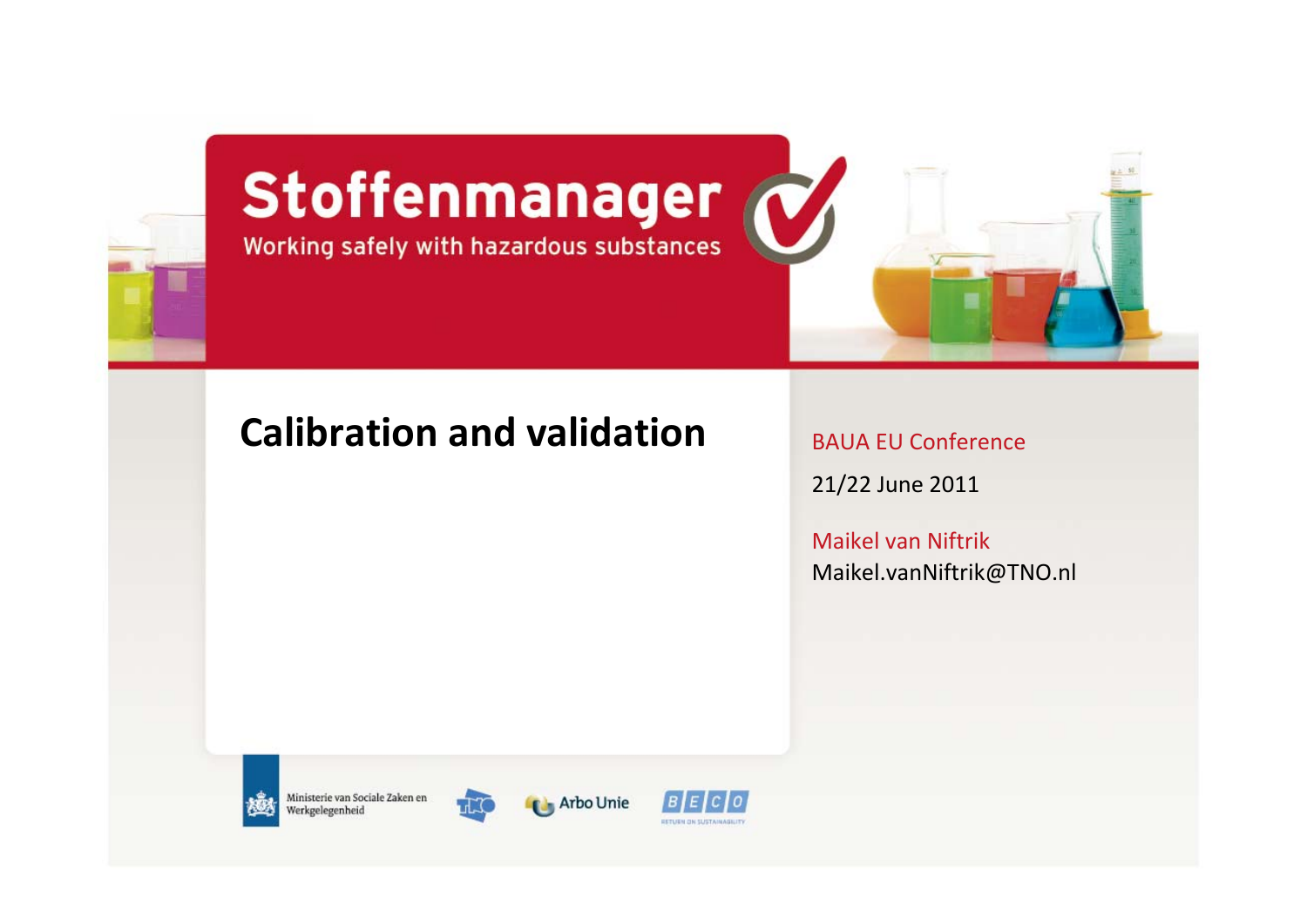- Stoffenmanager inhalation model
- Calibration and cross‐validation
- Summary and discussion



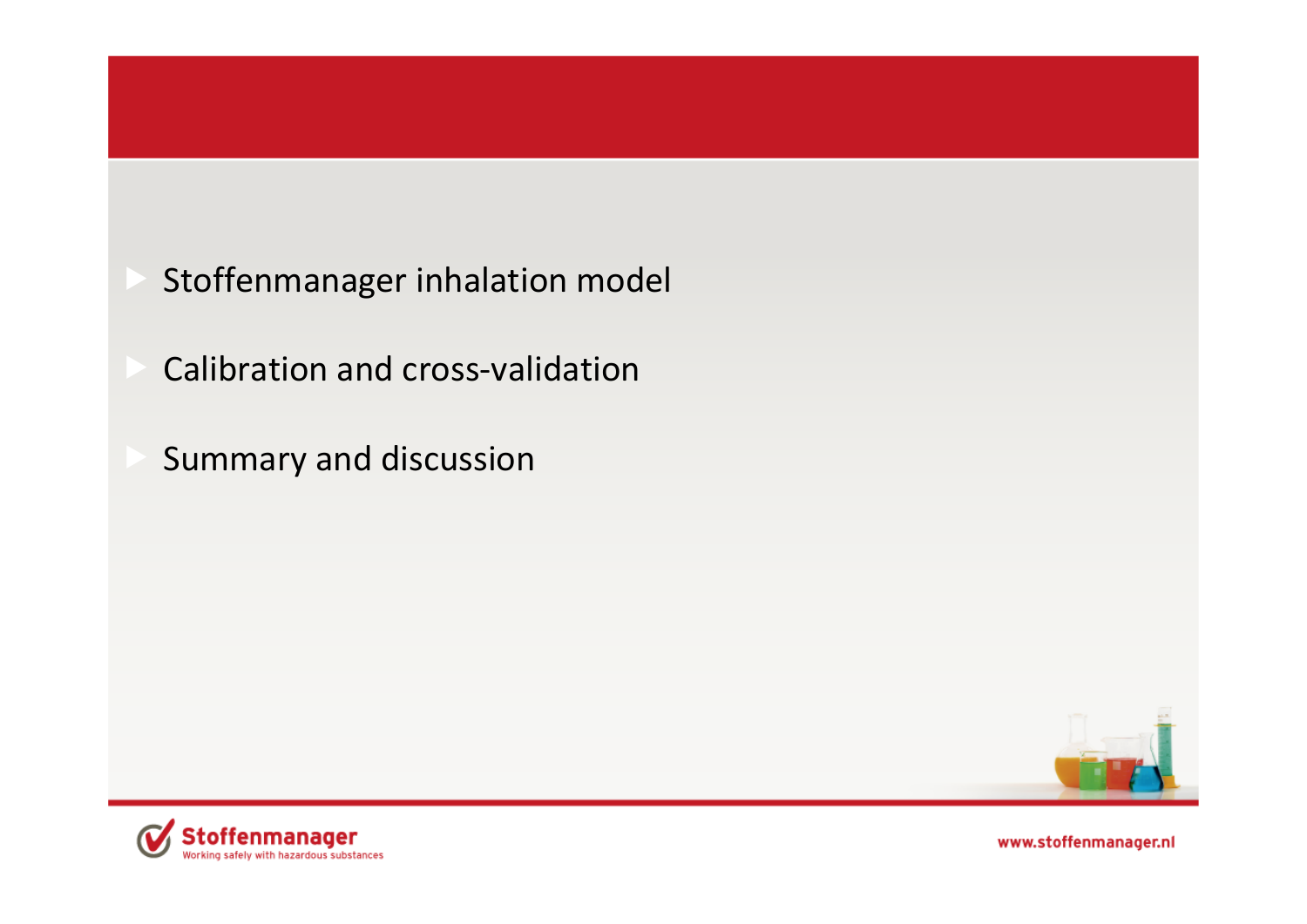## **Stoffenmanager inhalation model**

- Freely accessible web‐based tool (Dutch, English, (German))
	- ([https://www.stoffenmanager.nl\)](https://www.stoffenmanager.nl)
- Initially <sup>a</sup> prioritisation tool
	- Based on the source‐receptor model (Cherrie e.a. Occup.Hyg 1996;3:75‐83)
	- Marquart *et al. Ann.Occup.Hyg.* 2008;**52**(6):429‐441



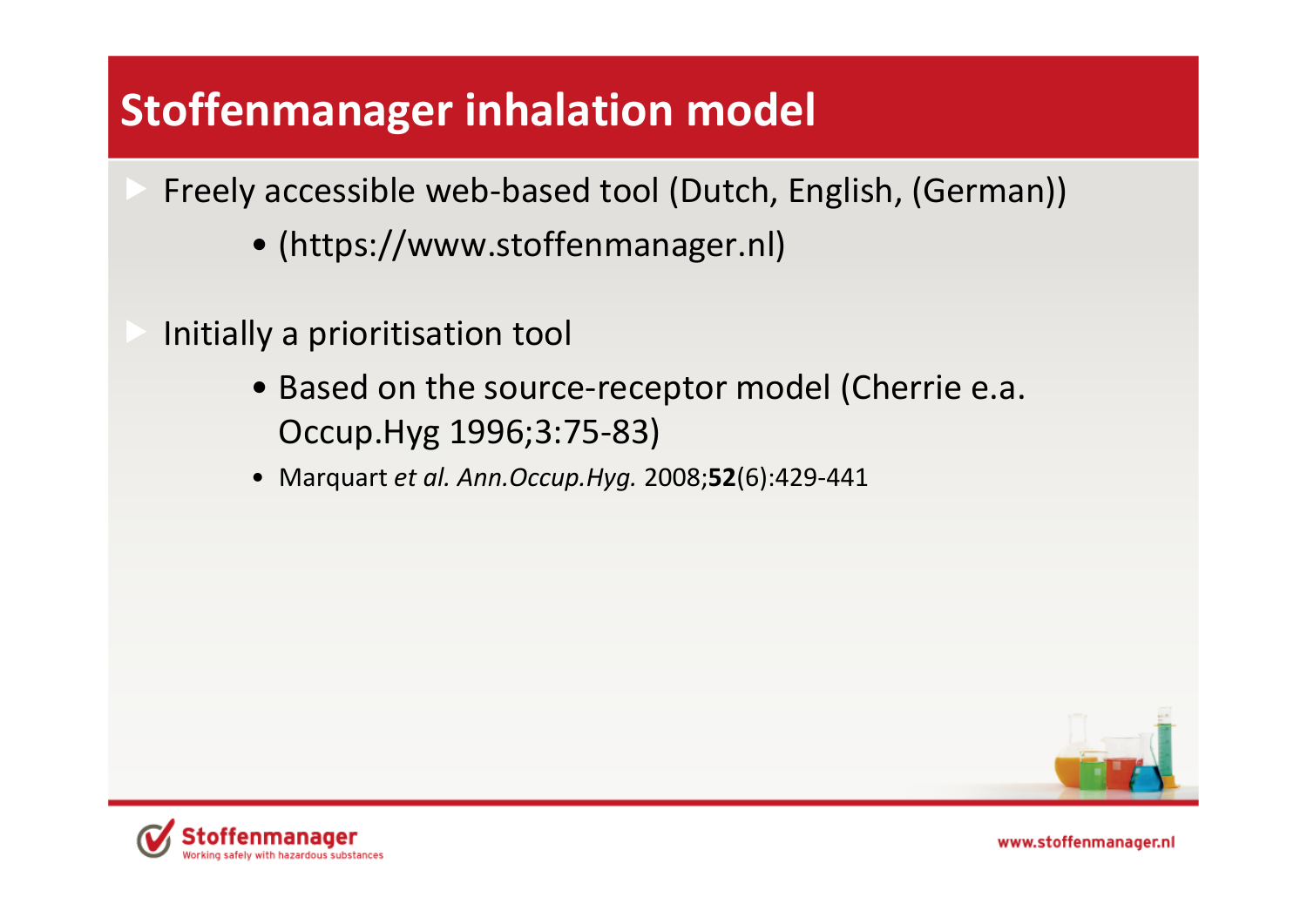## **Example: Bagging product**



| NF and/or FF exposure      |           | <b>NF</b> |
|----------------------------|-----------|-----------|
| <b>Background</b>          | A         | 0.03      |
| Intrinsic emission         | F         | 0.3       |
| <b>Handling</b>            | Н         | 10        |
| Localized controls         | <b>LC</b> | 0.3       |
| <b>General ventilation</b> | GV        | 0.1       |
| Separation                 | Imm       |           |

*Score* <sup>=</sup> {[*background* ] <sup>+</sup>[*NF* \_ *emission* ] <sup>+</sup>[*FF* \_ *emission* ]}\**immission*

 $Score = \{[A * E] + [E * H * \eta]c\_nf * \eta g v\_nf] + [E * H * \eta]c\_ff * \eta g v\_ff]\} * \eta inm$ 

$$
Score = \{ [A * E] + [E * H * \eta]c_n f * \eta g v_n f] \} * \eta i mn
$$

*Score* <sup>=</sup>{[0.03\*0.3]+[0.3\*10\*0.3\*0.1]}\*1 <sup>=</sup> 0.099



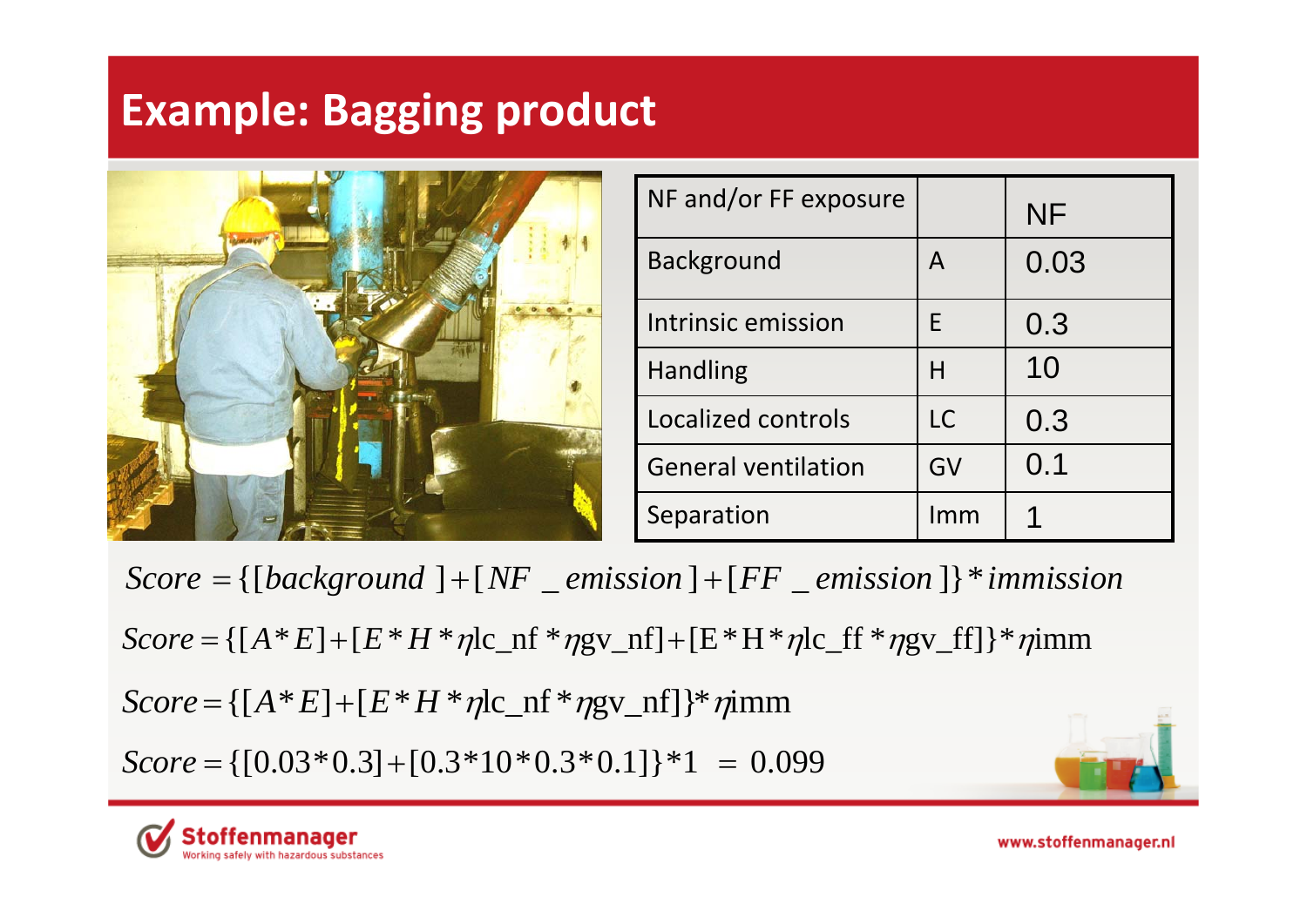#### **Stoffenmanager calibration**

- **EXTE:** This example was a good start of the calibration
	- 1 measurement with all the required contextual information
- More measurements were added
- Models were derived (median, 90<sup>th</sup>-percentile) to estimate exposures in  $\rm (mg/m^3)$

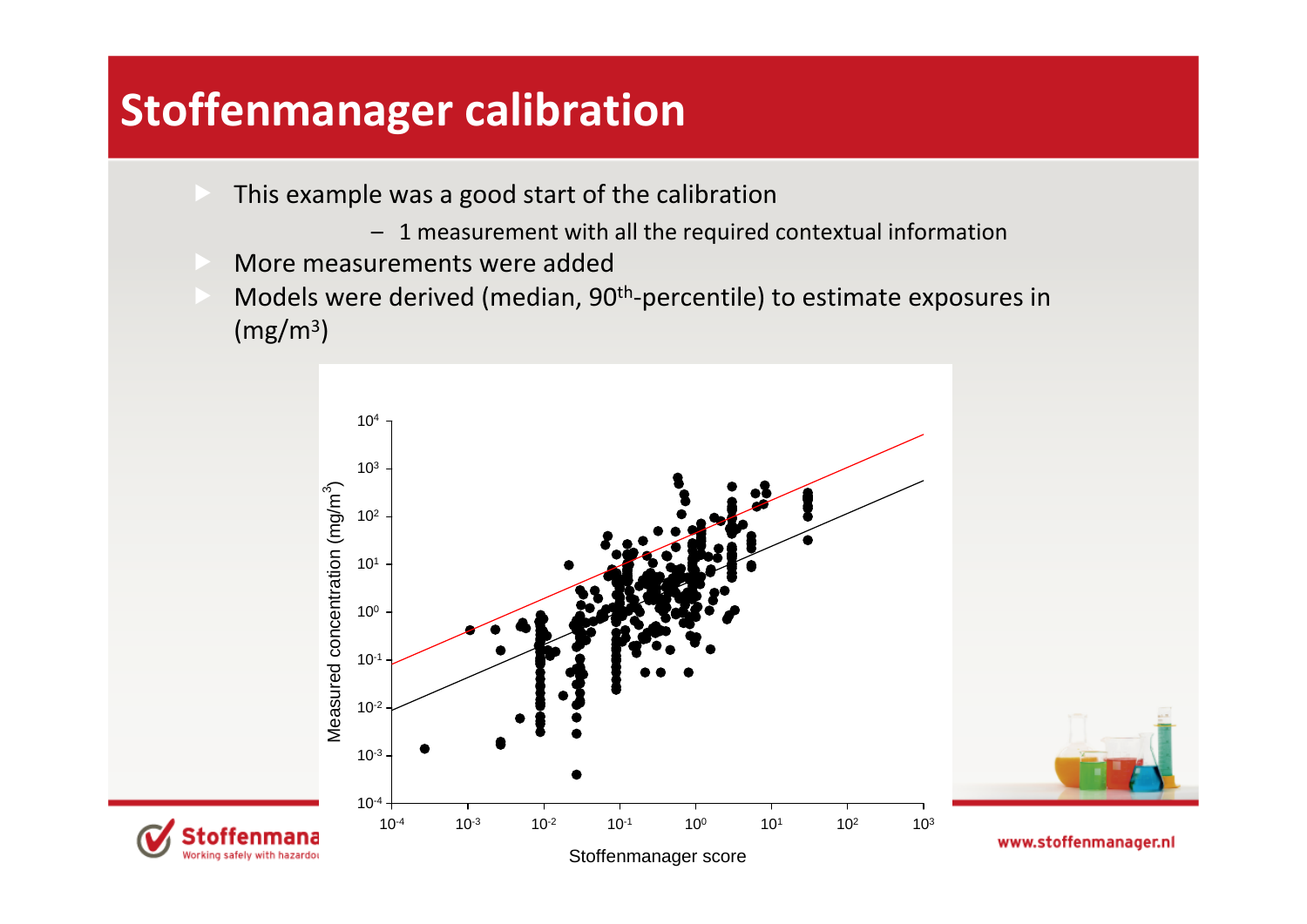#### **Cross‐validation of the Stoffenmanager**

- The validity of the predictions of any model should be evaluated before results can be used safely and effectively in the risk assessment process.
- Estimated exposure are compared with measured results in the validation dataset

|                                   | Calibration | Validation |  |
|-----------------------------------|-------------|------------|--|
| Handling powders and granules     | 326         | 82         |  |
| Handling resulting in communiting | 52          | 60         |  |
| Handling low-volatile substances  | 216         | 40         |  |
| Handling volatile substances      | 104         | 72         |  |
| Total number of measurements      | 698         | 254        |  |

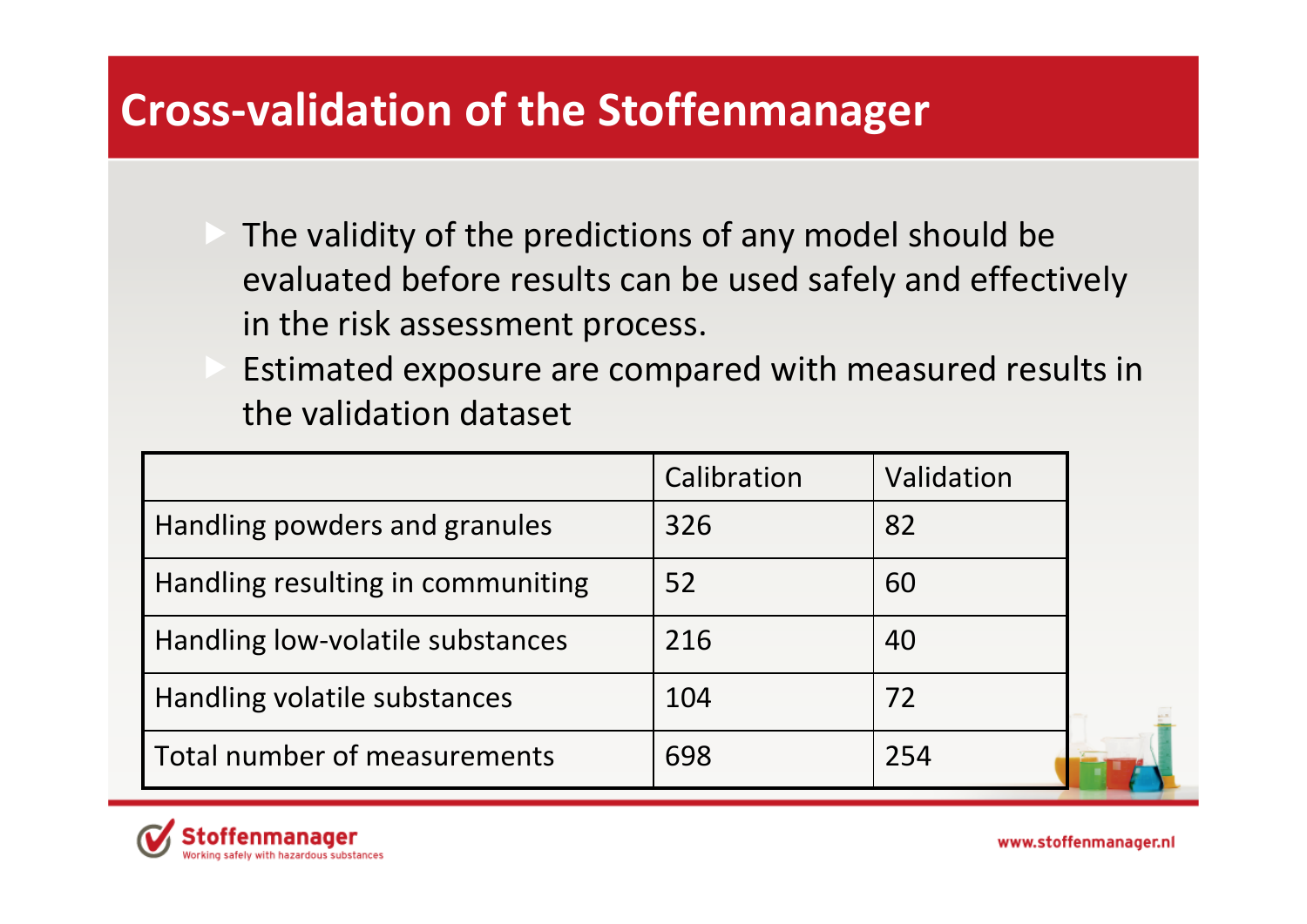#### **Results cross‐validation study**

|                                      | N  | $r_{s}$ | <b>Bias</b> | <b>Precision</b> | <b>Relative</b><br>$bias$ %) | $% > 90$ <sup>th</sup><br>percentile |
|--------------------------------------|----|---------|-------------|------------------|------------------------------|--------------------------------------|
| <b>Solid scenarios</b>               |    |         |             |                  |                              |                                      |
| Handling of powders and<br>granules  | 82 | 0.41    | $-1.49$     | 1.66             | $-77$                        | 29                                   |
| Handling resulting in<br>comminuting | 60 | 0.69    | $-0.10$     | 1.71             | $-9$                         | 5                                    |
| <b>Liquid scenarios</b>              |    |         |             |                  |                              |                                      |
| Low-volatile substances              | 40 | 0.20    | $-0.97$     | 1.75             | $-62$                        | 15                                   |
| Volatile substances                  | 72 | 0.63    | $-0.11$     | 1.61             | $-11$                        | 7                                    |
|                                      |    |         |             |                  |                              |                                      |

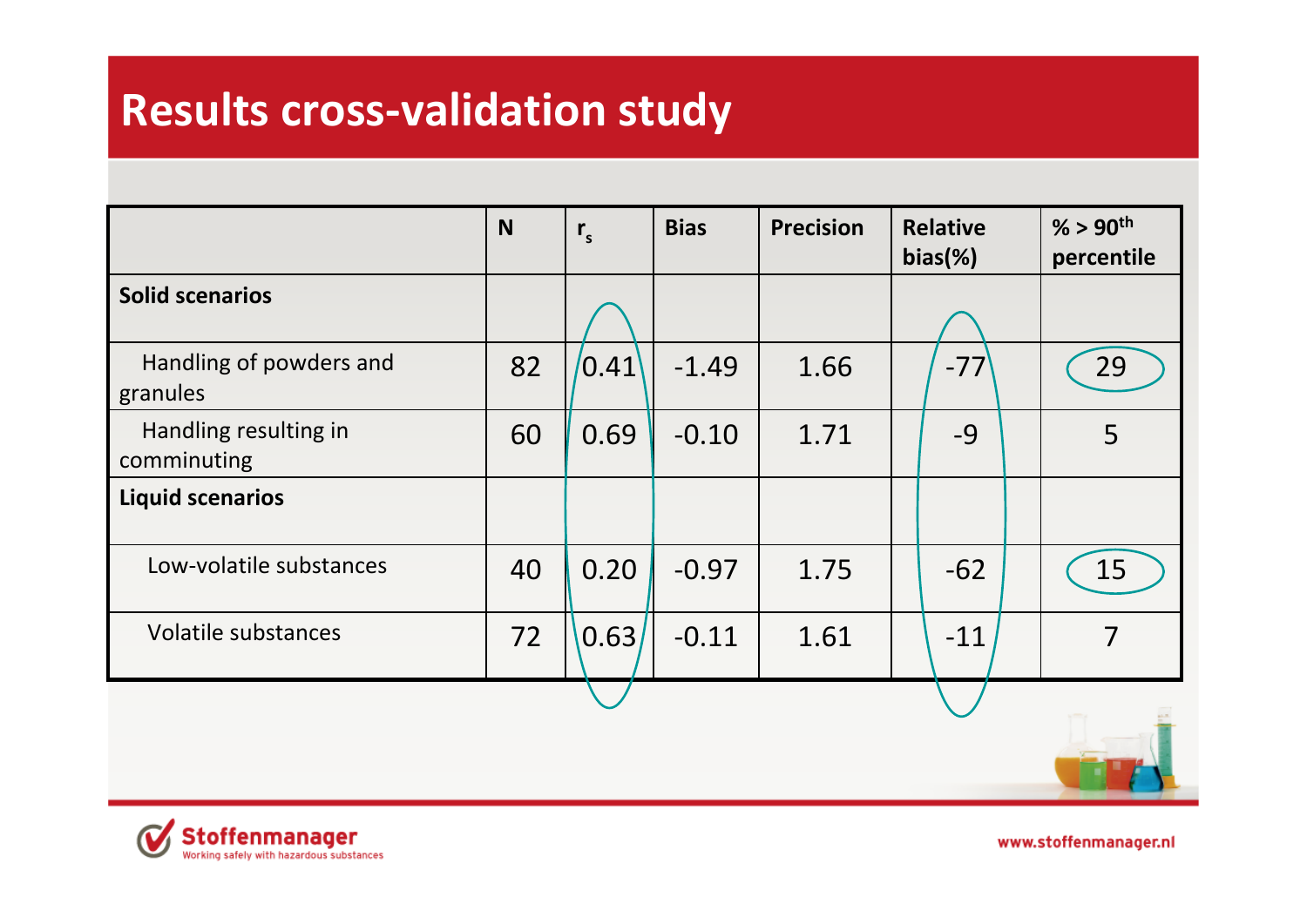#### **New models**

|                                   | Calibration | Validation | New calibration |
|-----------------------------------|-------------|------------|-----------------|
| Handling powders and granules     | 326         | 82         | 408             |
| Handling resulting in comminuting | 52          | 60         | 112             |
| Handling low-volatile substances  | 216         | 40         | 256             |
| Handling volatile substances      | 104         | 72         | 176             |
| Total number of measurements      | 698         | 254        | 952             |

 We derived 4 new models, these were validated again Validation of two solid scenarios in cooperation with BGIA

#### More information?

 *Jody Schinkel, Wouter Fransman, Henri Heussen, Hans Marquart, Hans Kromhout and Erik Tielemans; Cross‐validation and refinement of the Stoffenmanager quantitative exposure algorithms. Accepted OEM*



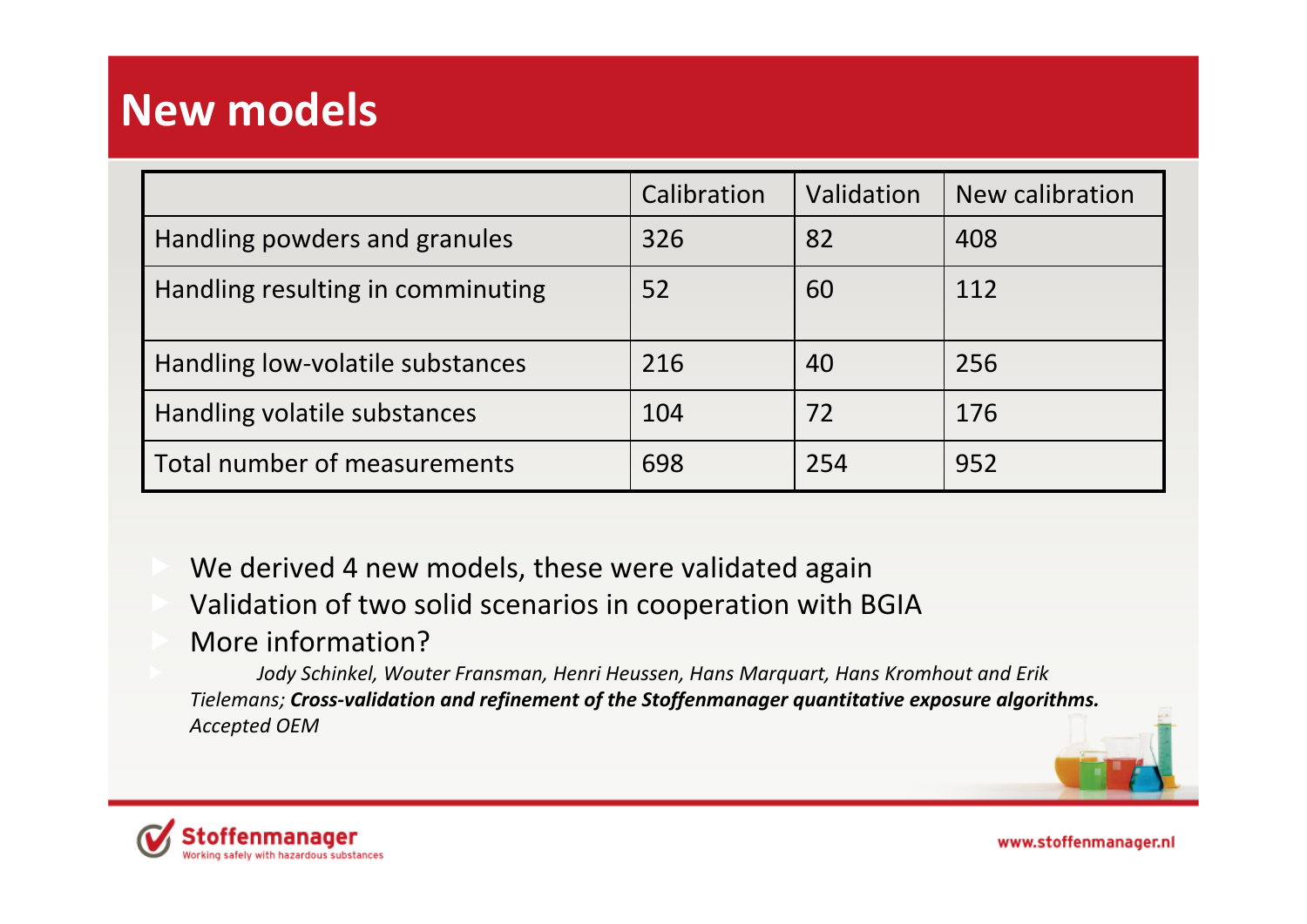#### **Discussion**

- $\bullet$  r<sub>s</sub> =0.77 (n = 408)
- Explained variance 48%
- 52% unexplained

toffenmanager

Working safely with hazardous substances

• Use  $90<sup>th</sup>$  percentile model estimates as model outcome.

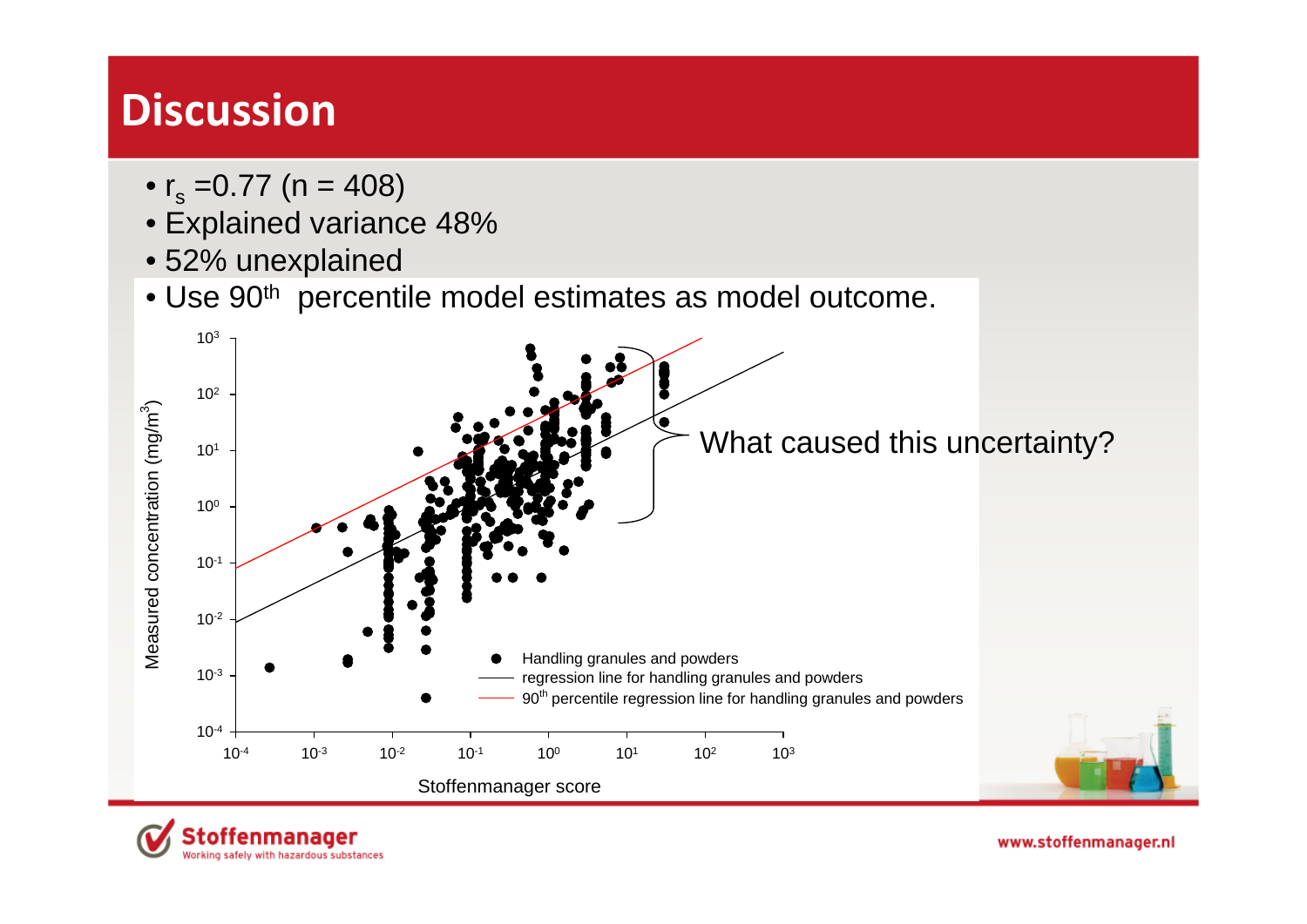#### **Summary**

- Stoffenmanager inhalation model is calibrated measured data
- The validity of the predictions were evaluated with measured data
- Results are publicly available for transparency
- 52% of variance remains unexplained

What causes this uncertainty?

- Uncertainty in measurement data
- Uncertainty in the model
- Uncertainty in input parameters